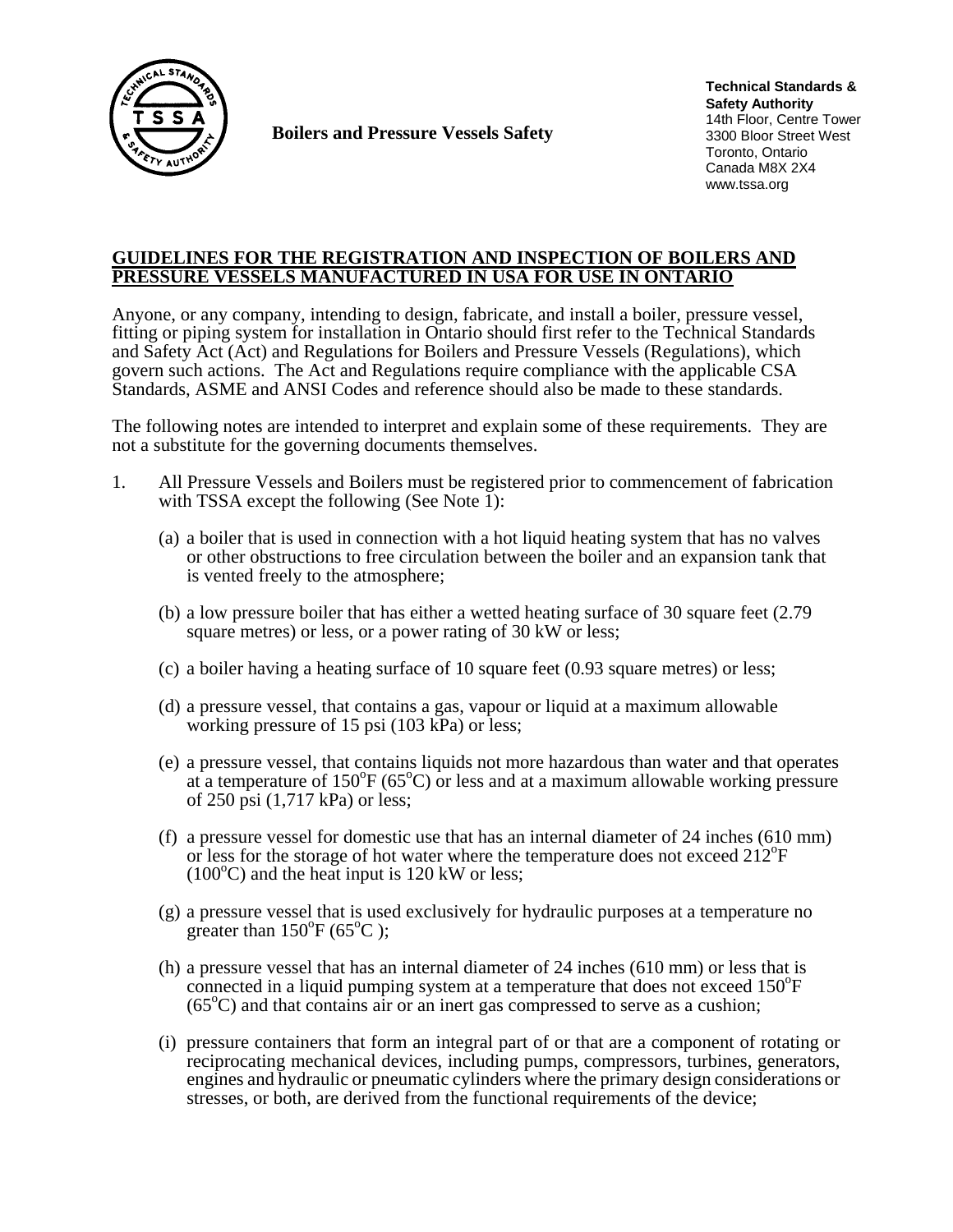- (j) any component or system related to the subject matter of this Regulation that is regulated under any Act or regulation of the Government of Canada unless specifically requested otherwise by the Government of Canada;
- (k) a pressure vessel having a capacity of 1 and one-half  $(1 \frac{1}{2})$  cubic feet (42.5L) or less (See Note 2);
- (l) a pressure vessel having an internal diameter of six (6) inches (152 mm) or less (See Note 2).
- (m) inert-gas filled high voltage switchgear and control gear with an internal pressure that does not exceed  $\overline{150}$  psi (1030 kPa), rated 15 kW and above that are located within electric utility installation that have controlled access for maintenance or repair and that are not accessible to the public are exempt from Ontario Regulation No. 220/01 at this time.
- (n) pressure vessels regulated under any one of the following:
	- (1) Ontario Regulation No. 210/01 being the Ontario Regulation made under the *Technical* S*tandards and Safety Act, 2000* for Oil and Gas Pipeline Systems,
	- (2) Ontario Regulation No. 212/01 being the Ontario Regulation made under the *Technical* S*tandards and Safety Act, 2000* for Gaseous Fuels,
	- (3) Ontario Regulation No. 211/01 being the Ontario Regulation made under the *Technical* S*tandards and Safety Act, 2000* for Propane Storage and Handling,
	- (4) Ontario Regulation No. 214/01 being the Ontario Regulation made under the *Technical* S*tandards and Safety Act, 2000* for Compressed Natural Gas,
	- (5) Ontario Regulation No. 213/01 being the Ontario Regulation made under the *Technical* S*tandards and Safety Act, 2000* for Fuel Oil,
- (o) a boiler or pressure vessel used exclusively for agricultural purpose,

### **Notes:**

- 1. A person who submits a design submission for registration may commence construction of the boiler, pressure vessel, fitting or piping before the submission is registered if the person assumes all risks related to the construction, whether for an installation or alteration.
- 2. Pressure Vessels less than 1.5 cubic feet in volume or 6 inch diameter shall be registered as fittings if they are connected to or are part of a piping system or pressure vessel.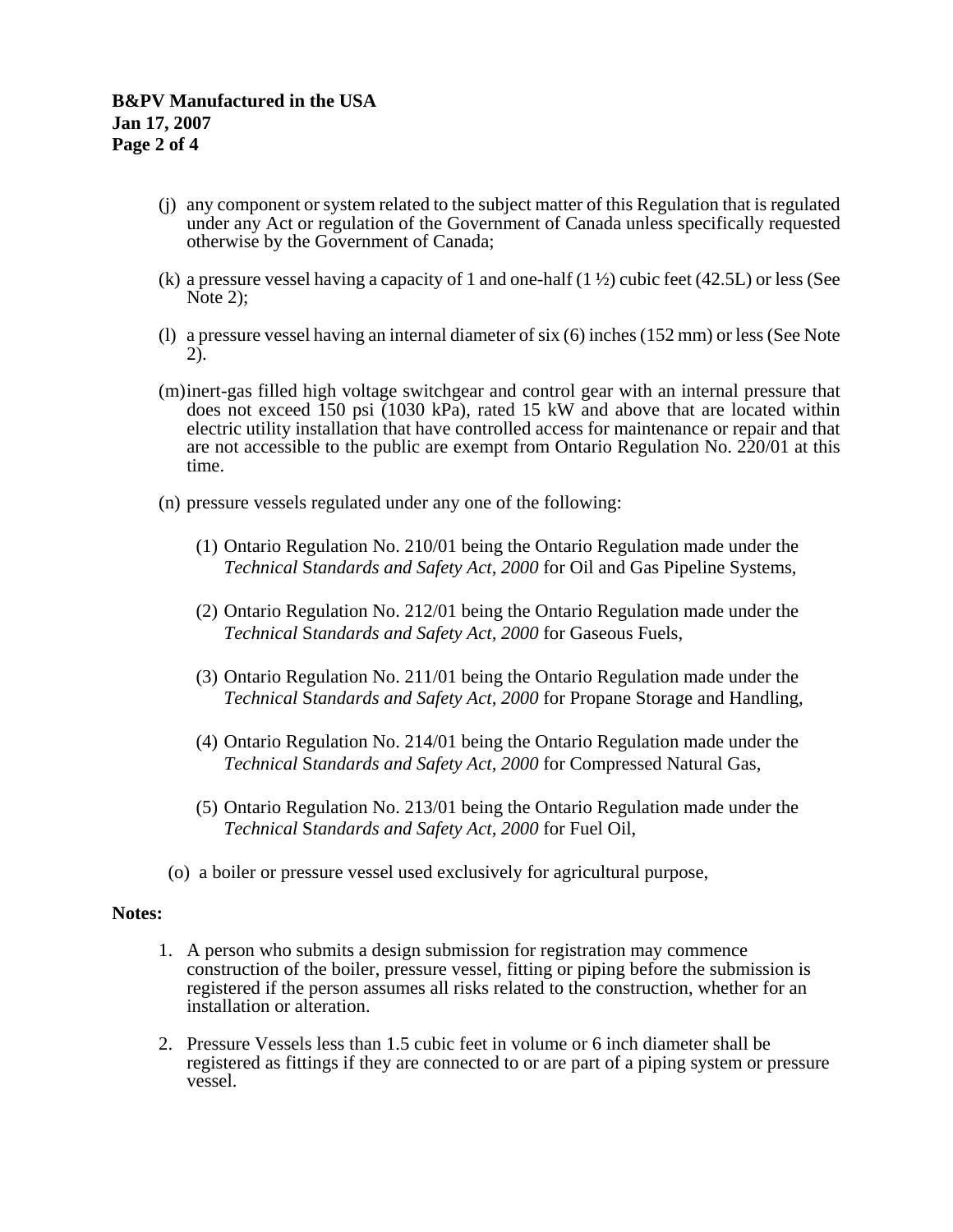- 1. To obtain registration, the design drawings in duplicate must be presented to the Boilers and Pressure Vessels Safety program of TSSA, together with one copy of the appropriate design calculations.
- 2. Design drawings must bear the signature and seal of a licensed professional engineer who is experienced in the design of boilers and pressure vessels, and who is registered or licensed in Ontario.
- 3. Design drawings shall show as a minimum the following information:
	- a) Substance contained in the Pressure Vessel;
	- b) Maximum allowable working pressure or design pressure;
	- c) Design temperature;
	- d) ASME Code addition and addenda used for the design;
	- e) Material specification;
	- f) Material thicknesses (minimum required thickness including corrosion allowance);
	- g) Corrosion allowance;
	- h) Welding details (symbols);
	- i) Non-destructive examination requirements;
	- j) Post weld heat treat requirements;
	- k) Material impact test requirements;
	- l) Test pressure and temperatures;
	- m) Special service conditions (i.e. cyclic service, etc.).
- 4. One set of calculations ensuring design adequacy in accordance with the ASME Code must accompany the submittal for registration.
	- **Note:** Reinforcement calculations where required by the ASME Code, must be complete and demonstrate the strength of the reinforcement.

### 5. **Approvals:**

The data submitted will be reviewed for compliance with CSA and ANSI Standards and the ASME Code as required by Section 4 of the Regulations.

If it is proposed to employ flanges of a type other than those covered by ANSI B16.1 or B16.5, calculations to substantiate their compliance with the ASME Code must be included.